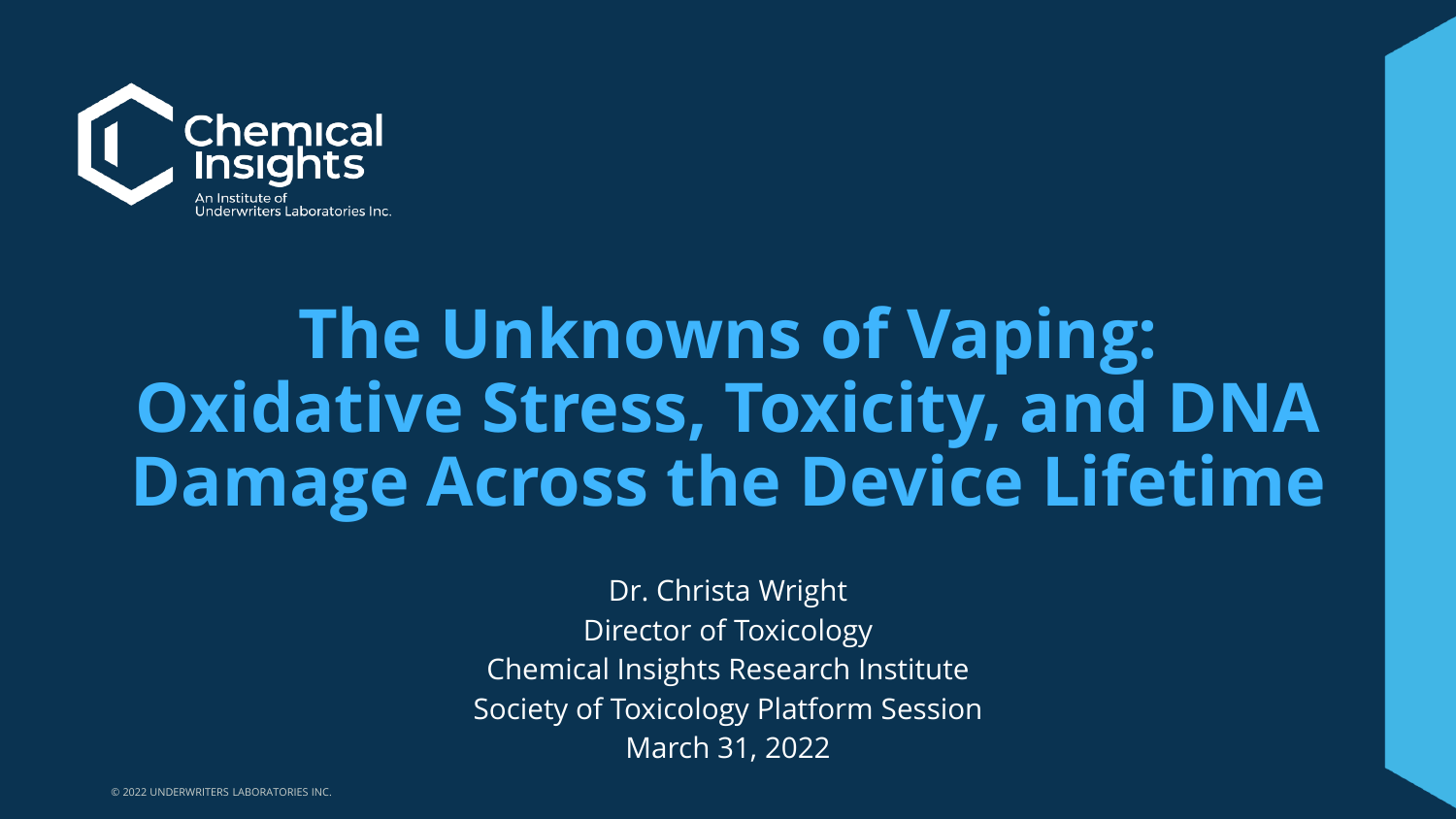### **Background on Vaping Epidemic: What do we know so far?**

- In the U.S., approximately 21% of adult smokers and 19.6% of high school students have reported ever having used ENDS. (Varlet et al., 2015) (CDC, 2020)
- Vaping topography studies, which evaluate how ENDS users utilize these products, indicates vaping is significantly different than traditional smoking. (Guerrero-Cignarella et al 2018)
- Despite evidence of the differential rate of exposure imposed by vaping, only a limited number of studies have addressed how variances in user vaping behavior, device format and vaping frequency may influence respiratory health. (Son et al 2020)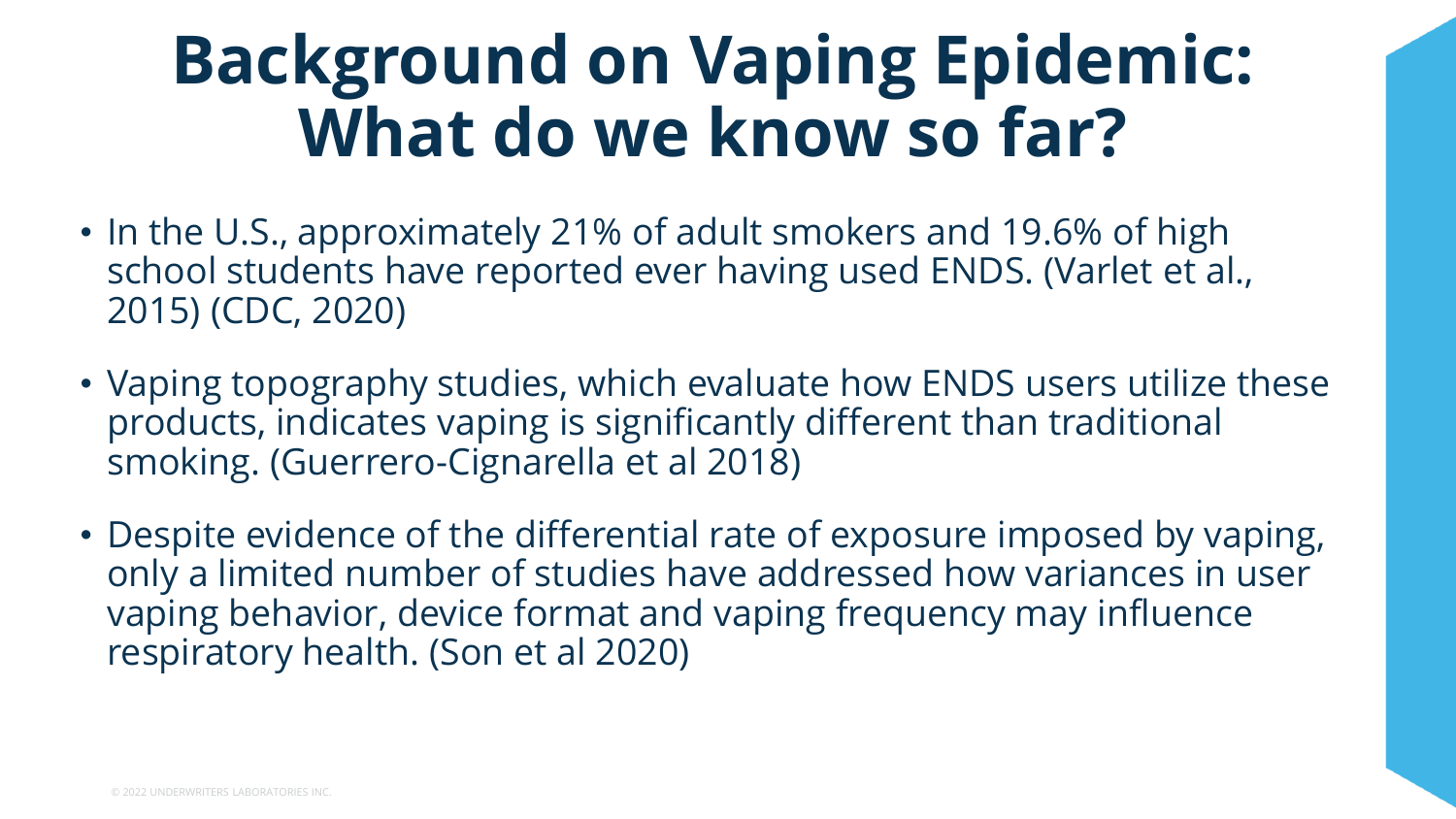### **Evaluating Vaping Patterns and Exposure Risks**

**Exposure Pathway of E-cigarettes and Potential Respiratory Outcomes** 



- There is a gap within our understanding of how consumer usage plays a role in ENDS-induced respiratory injury.
- Preliminary studies indicate certain patterns of usage may enhance the release of metal particles into ENDS aerosols. (Pearce et al 2020)
- New evidence suggests that while vaping produces lower levels of VOCs, continual vaping or grazing may increase chemical exposure risks. (Kosmider et al 2014)

**Hypothesis:** Regular use of ENDS can lead to oxidative stress/inflammation resulting in DNA damage due to an increase of hazardous chemical components as the device ages.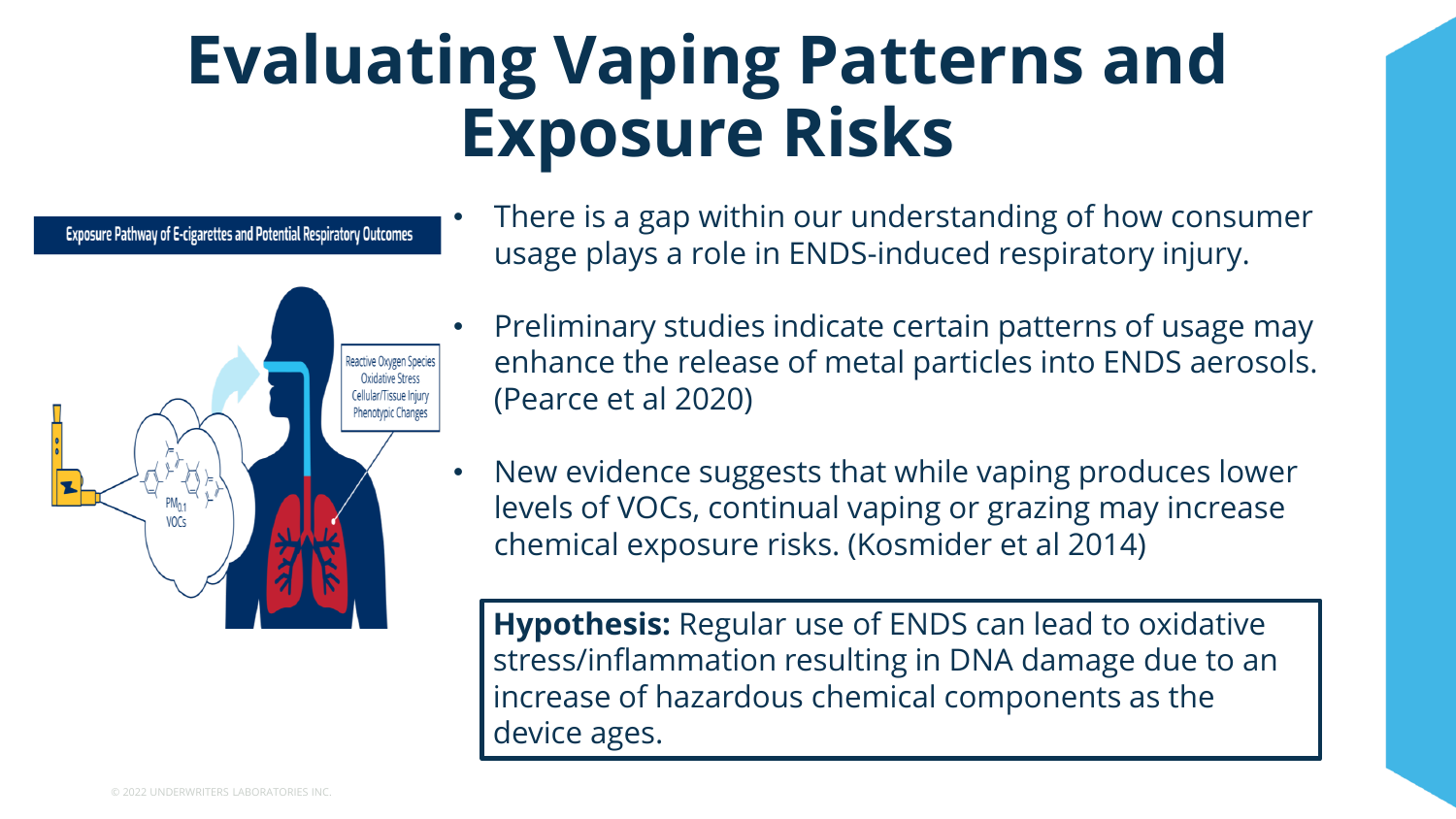### **Experimental Aims and Methods Overview**

**Aim 1.** Establish an automated ENDS puffing and aerosol sampling system

**Aim 2.** Develop extraction protocol to test the toxicity of collected puff fractions

**Aim 3.** Utilize SAEC to determine the tox profiles of each puff fraction



#### ENDS aerosol generation

- Custom built 4-channel puffing machine
- CORESTA 81 method
- Buffer/ageing chamber



#### Aerosol and VOC sample collection

- FEP (Fluorinated ethylene-propylene) tube
- Absorbent tubes
- Weighing tubes and e**liquids**



#### Sample extraction

- MeOH (75%)
- Water-bath sonicator
- Vacufuge



#### **Toxicological** Characterization

- SAEC
- Oxidative stress
- Cellular viability
- DNA damage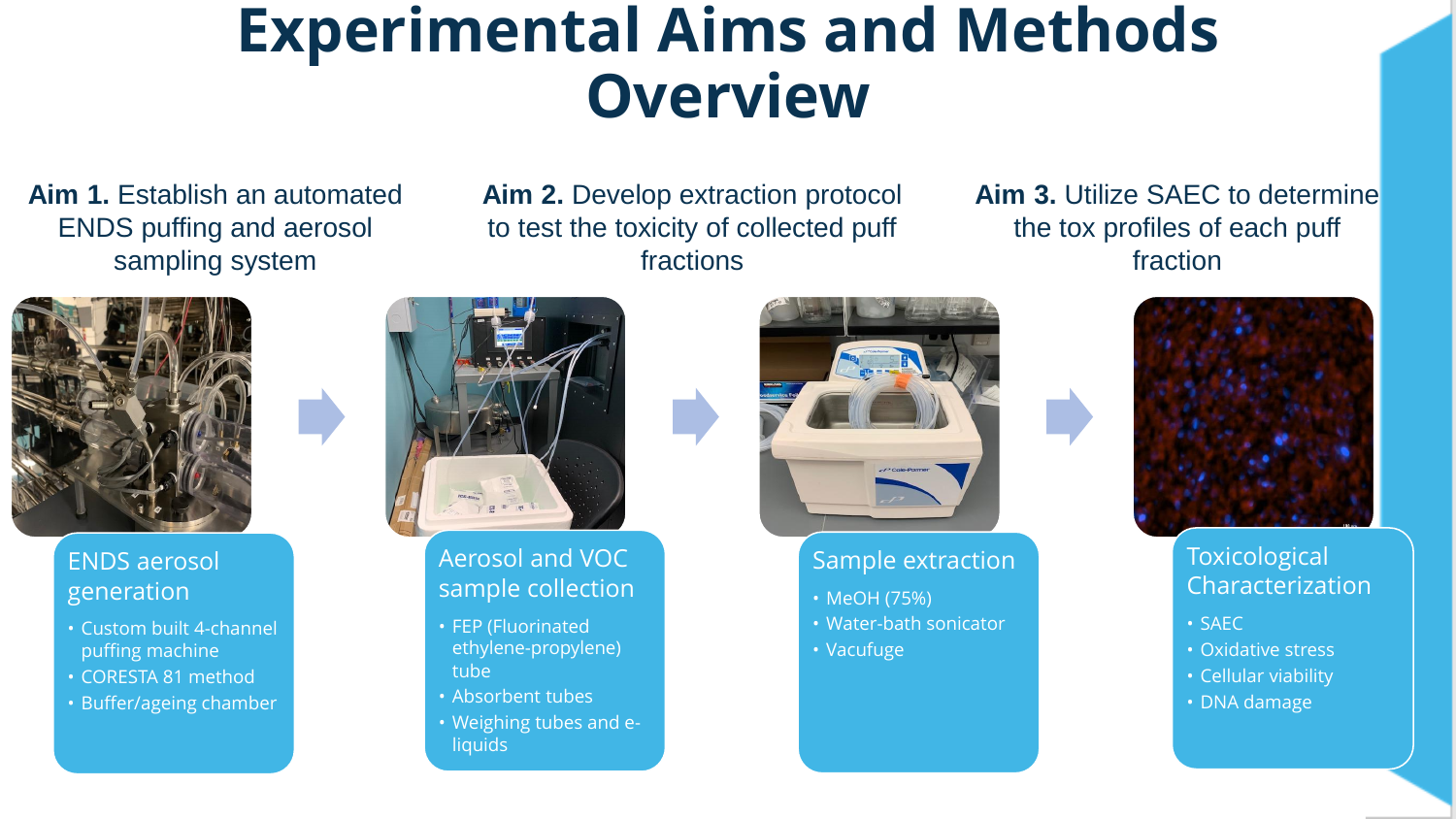## **Conclusions**

- Continuous use of the same ENDS over extended periods of time causes moderate levels of toxicity and significant declines in glutathione leading to oxidative stress.
- Significant increases in DNA damage were shown due to older aerosol exposures indicating that prolonged usage may elicit genotoxicity that may cause pathological changes if not repaired.
- Toxicological outcomes may be related to differences in level/species of toxic VOCs found in each puff fraction.
- These studies warrant further investigation into specific ENDS usage patterns to determine any associated pathophysiological consequences.